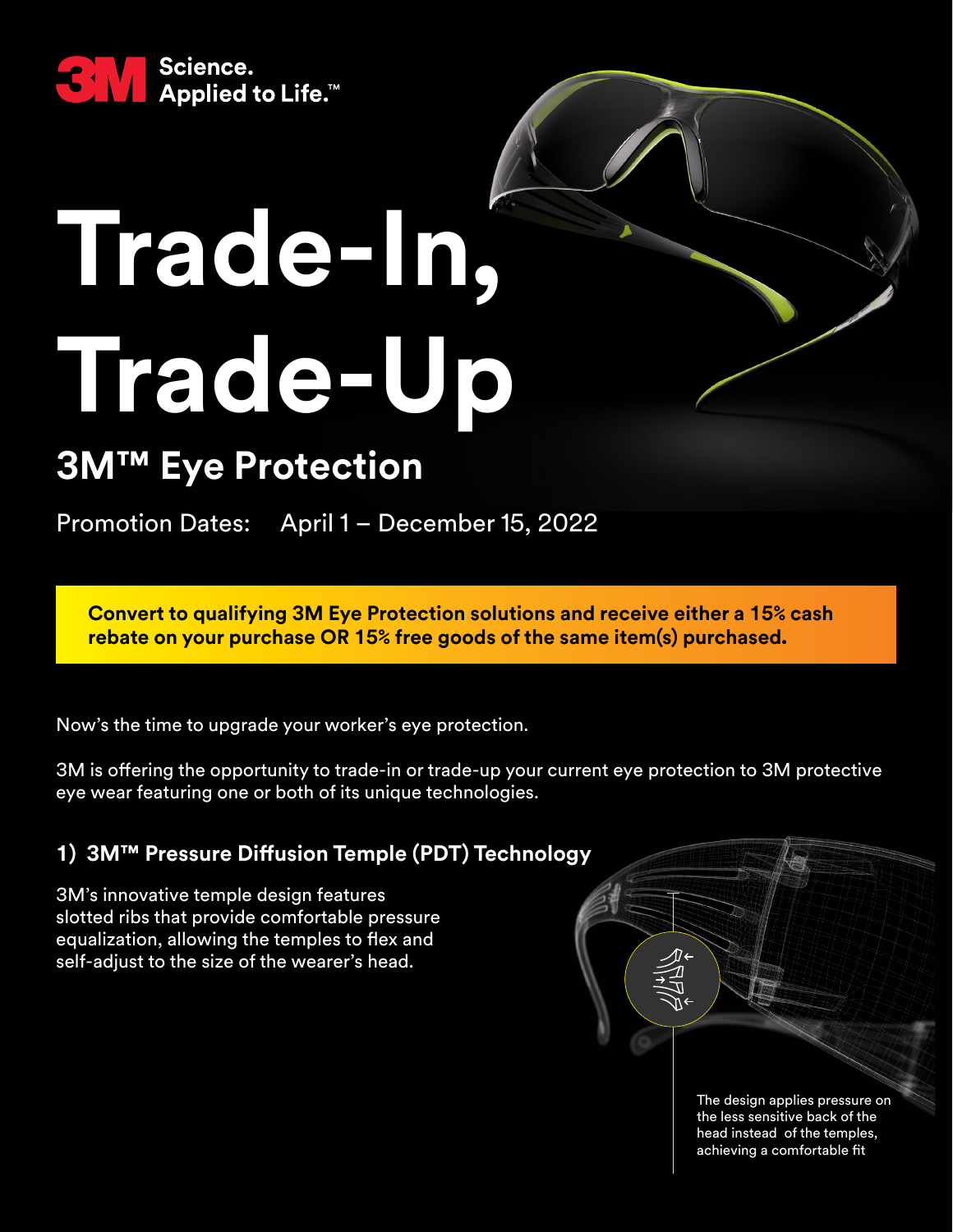

### **2) 3M™ Scotchgard™ Protector Anti-Fog Coating**

- Resists fogging longer than traditional anti-fog coatings through up to 25 washings with water.\*
- Helps provide scratch resistance in tough work environments.
- Designed for working in challenging situations, such as hot and humid conditions, indoor/ outdoor work, physically demanding tasks and climate-controlled areas.
- Meets Anti-Fog Performance (X) requirements of the ANSI-ISEA Z87.1 Standard.



## **Promotion Details:**

**OR**

**New 3M**



\*Based on 3M internal testing of tap water wash cycles followed by anti-fog testing per EN168 test method.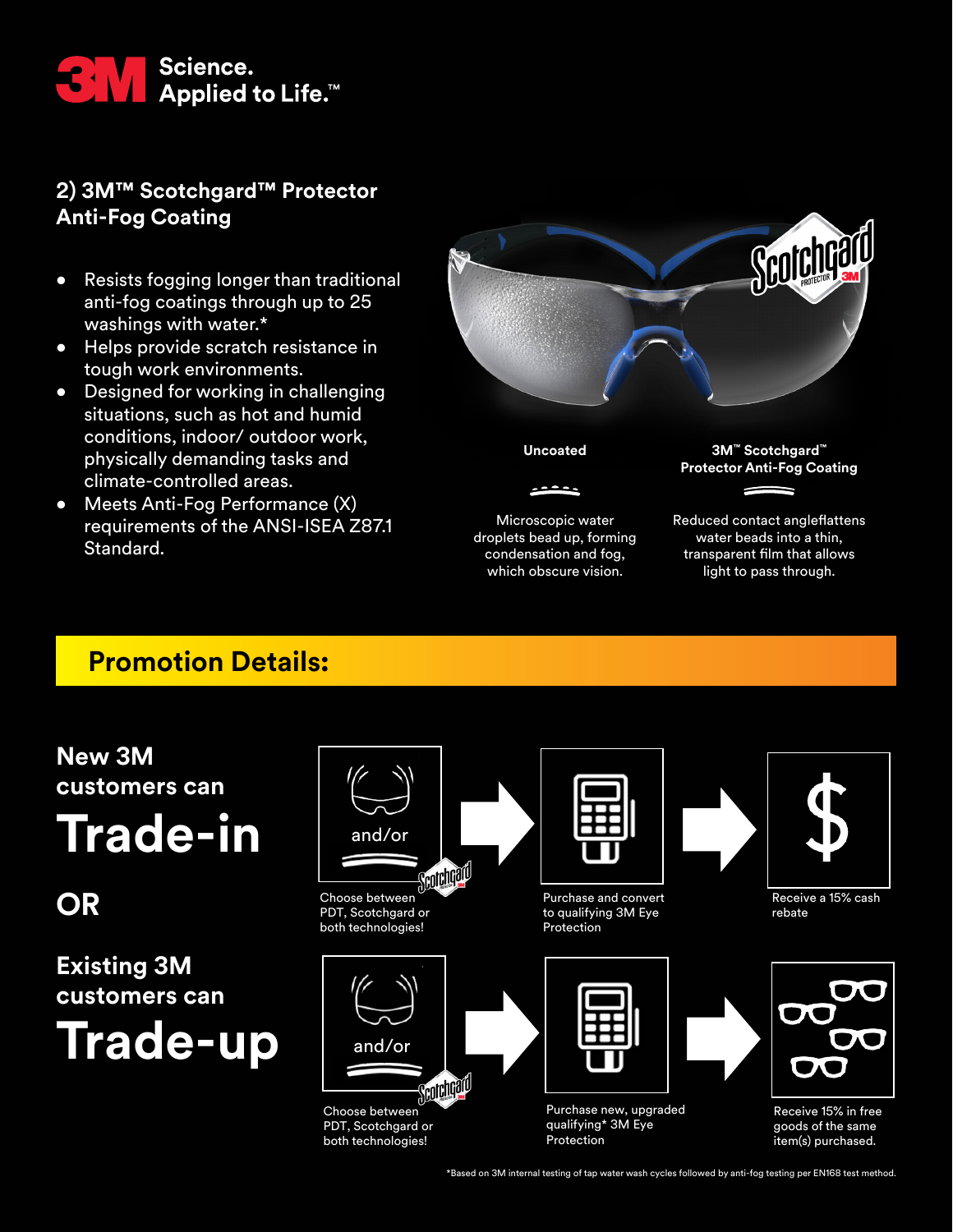# **Qualifying 3M Protective eyewear**

The following range of 3M protective eyewear meets ANSI-ISEA Z87.1 and CSA Z94.3

#### **1) 3M™ SecureFit™ Protective Eyewear featuring PDT Technology**









SecureFit™ 100 Series SecureFit™ 200 Series SecureFit™ 400 Series

SecureFit™ 300 Series





SecureFit<sup>™</sup> 500 Series SecureFit<sup>™</sup> 3700 Series

### **2) 3M™ Solus™ Protective Eyewear with 3M™ Scotchgard™ Anti-Fog Protector**





Solus™ 1000 Series Solus™ 2000 Series Solus™ CCS Series

### **3) 3M™ SecureFit™ Eye Protection with both PDT Technology and 3M™ Scotchgard™ Anti-Fog protector**







SecureFit™ 200 Series SecureFit™ 300 Series SecureFit™ 400 Series SecureFit™ 500 Series



SecureFit™ 600 Series SecureFit™ 3700 Series



SecureFit™ 400 Series



Within each series various options such as lens tints, gaskets, readers, and IR shade will vary the full selection of options with each range will be found at **[www.3M.com/SafetyTradeUp](http://www.3M.com/SafetyTradeUp)**